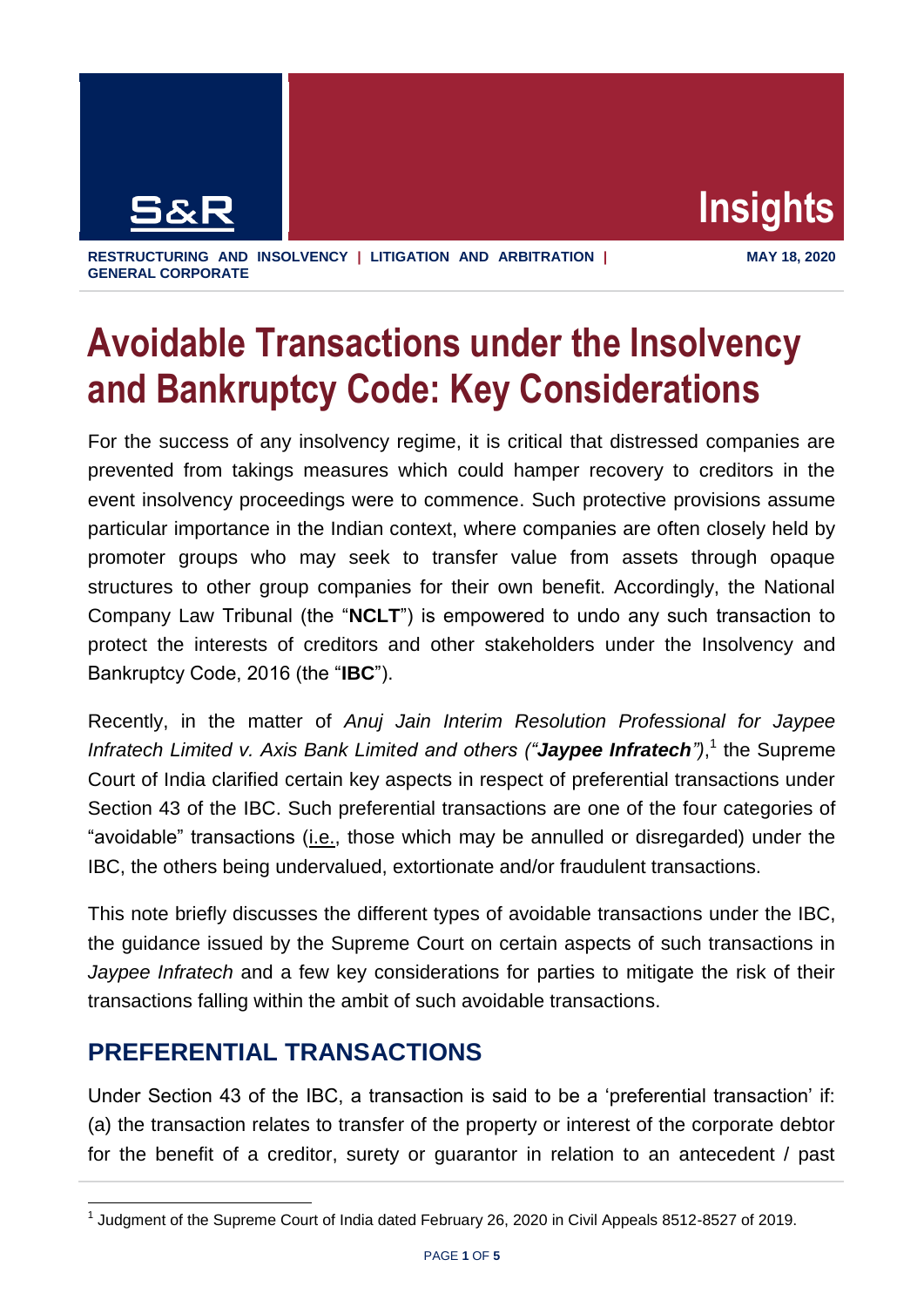liability; and (b) the transaction has the effect of giving such creditor, surety or guarantor a beneficial position in the distribution of assets in the event of liquidation under Section 53 of the IBC.

Further, for any such preferential transaction to be avoidable, it ought to have occurred: (a) in case of a transaction with a related party, within a "look back" period of two years immediately preceding admission of the corporate debtor into insolvency; and (b) in any other case, within a "look back" period of one year immediately preceding admission of the corporate debtor into insolvency. Transactions in the ordinary course of the business or financial affairs of the corporate debtor or the transferee which result in the creation of new value for the corporate debtor are exempted even if such transactions fall within the aforesaid look back periods.

In *Jaypee Infratech*, the key issue before the Supreme Court was whether certain mortgages created by Jaypee Infratech Limited (the company under insolvency) for loans availed by its parent company Jaiprakash Associates Limited ("**JAL**") amounted to preferential transactions avoidable under Sections 43 and 44 of the IBC. The JAL and its promoters argued that the beneficiaries of the mortgage were the creditors in whose favour such mortgages had been created, and accordingly, the "look-back" period should be one year (applicable in case of transactions with unrelated parties). However, the court found such transactions to be for the benefit of a related party (subject to the "look-back" period of two years) as they allowed JAL to avail a significantly higher amount of lending from a larger number of creditors.

The Supreme Court also issued a key clarification in respect of the exclusion of transactions conducted in the ordinary course of business from the ambit of preferential transactions liable to be set aside – According to the terms of Section 43(2) of the IBC, transfers made in the ordinary course of the business or financial affairs of the corporate debtor or the transferee company would not fall within the ambit of preferential transactions. However, the Supreme Court held that the term "or" in such provision must be read as "and". The court, relying on the scheme and objective of the IBC, observed that the relevant consideration for the purpose of Section 43 is the conduct and affairs of the *corporate debtor* and to disregard such transactions which appear to minimize the potential loss to other stakeholders in the affairs of the corporate debtor, particularly its creditors. Accordingly, even if a preferential transaction is undertaken in the ordinary course of the business of the transferee company, it would be included within the purview of a preferential transaction as long as it is not in the ordinary course of the business of the corporate debtor.

In relation to the term "ordinary course of business", the Supreme Court held that a transaction could be classified as such only if it was part of an "*undistinguished*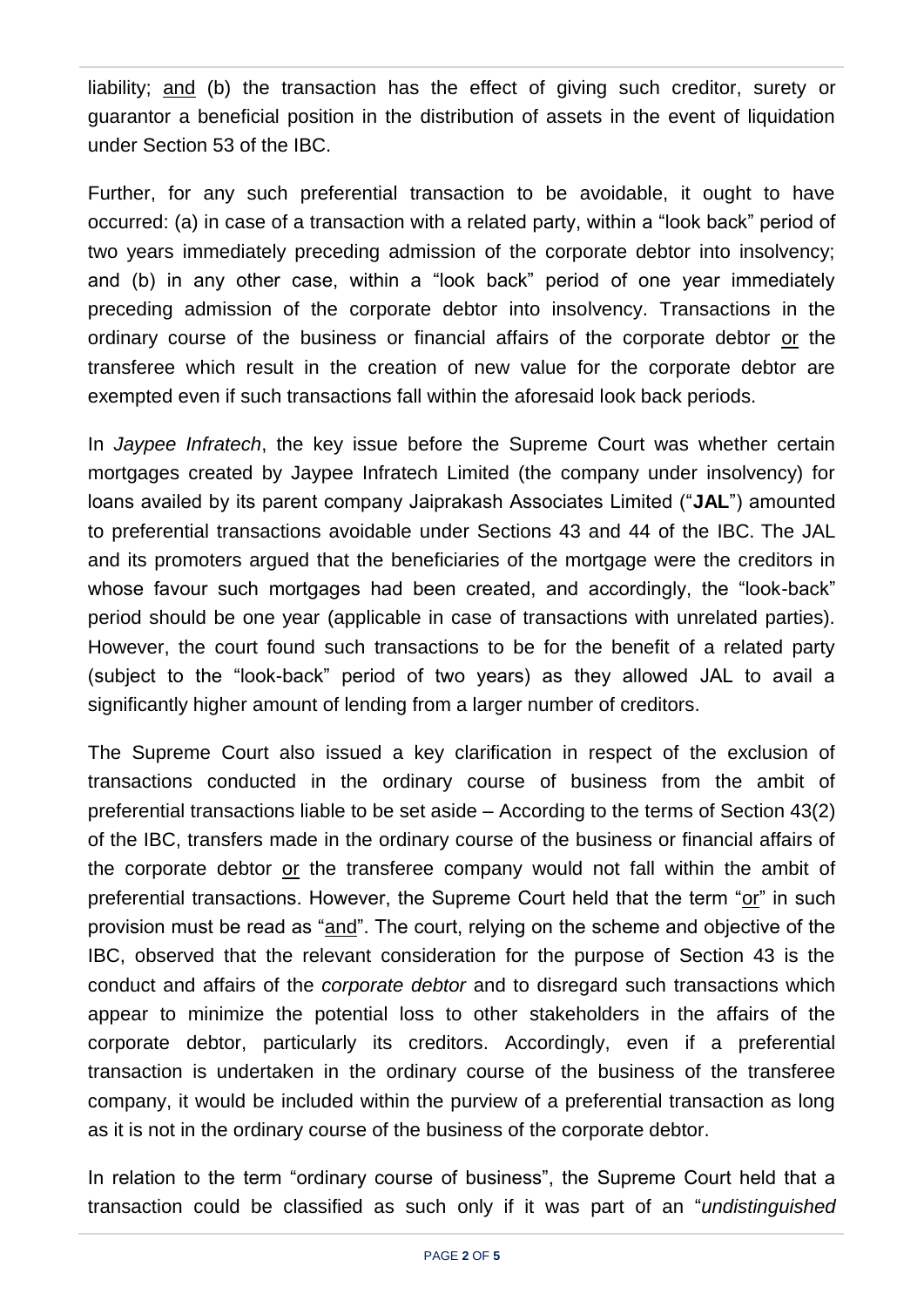*common flow of business done*" and did not arise out of "*any special or particular situation*". Accordingly, even though furnishing a security would be a normal business practice for a company, it would not amount to a transaction in the "ordinary course of business".

## **UNDERVALUED TRANSACTIONS**

Under Section 45(2) of the IBC, a transaction is considered to be undervalued if the corporate debtor: (a) makes a gift to a person; or (b) enters into a transaction with a person which involves the transfer of one or more assets by the corporate debtor for a consideration the value of which is significantly less than the value of the consideration provided by the corporate debtor, and such transaction has not taken place in the ordinary course of business of the corporate debtor.

The plain language of the above provision would suggest that the relevant reference point to determine whether a transaction is undervalued would be the cost of acquisition of the asset by the corporate debtor. However, an interpretation discounting depreciation and the actual value of the asset at the time of the transfer would be evidently unreasonable. While we have not come across any decision by Indian courts / tribunals under the IBC setting out the relevant parameters to determine when consideration may be seen as inadequate or undervalued, the fair market value of the transferred asset may be a relevant reference point for such determination. This appears to be the position under the UK Insolvency Act as well<sup>2</sup>.

Similar to the position in respect of preferential transactions, any transaction in the ordinary course of business of the corporate debtor would not amount to an undervalued transaction. The "look-back" period for undervalued and preferential transactions is also the same. Accordingly, the guidance issued by the Supreme Court in *Jaypee Infratech* on these aspects would apply in the context of undervalued transactions as well.

#### **TRANSACTIONS DEFRAUDING CREDITORS**

Section 49 of the IBC deals with "transactions defrauding creditors". Such transactions are undervalued transactions which are "deliberately" entered into by the corporate debtor either (a) for keeping assets of the corporate debtor beyond the reach of any person who is entitled to make a claim against the corporate debtor; or (b) in order to

 2 See, for instance, *Perpetual Trustee Company Limited and another v. BNY Corporate Trustee Services Ltd and others*, [2009] EWCA Civ 1160; *Phillips and another v. Brewin Dolphin Bell Lawrie and another*, [2001] UKHL 2.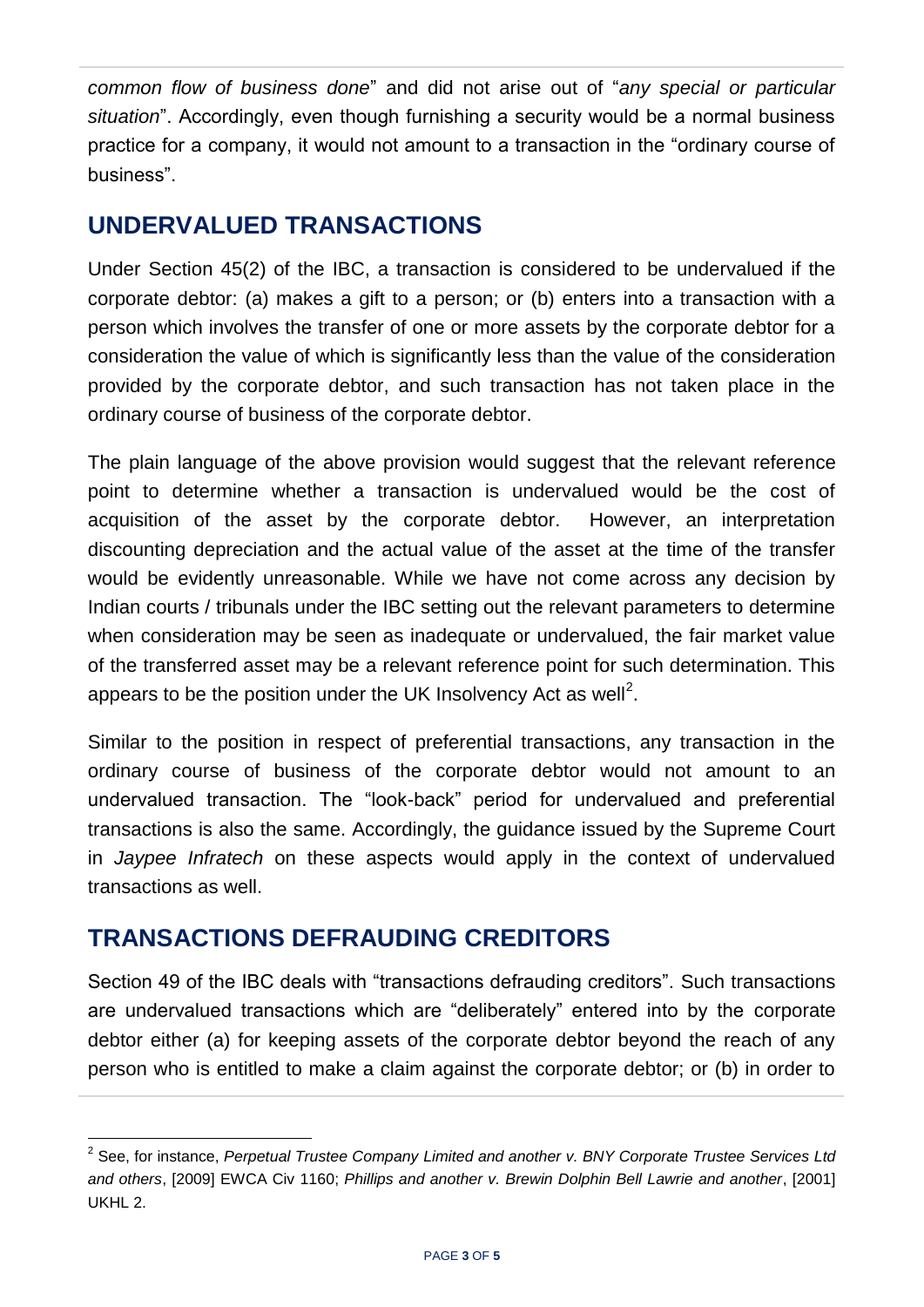adversely affect the interests of such a person in relation to the claim. The key distinction between undervalued transactions and transactions defrauding creditors is the element of *intent*. While such intent to deprive or adversely affect the right of persons in respect of their claim is irrelevant in the case of undervalued transaction, it must be proven to the satisfaction of the NCLT for a transaction to be considered fraudulent. Another crucial distinction between such transactions is that there is no "look-back" period for fraudulent transactions. This is in line with the general principle that fraud vitiates everything.

A significant implication of a transaction being found to be fraudulent is the penalty that may be attracted in each case. Under Section 69 of the IBC, officers of a company which has undertaken such fraudulent transactions may be punishable with imprisonment for a term of up to five years and a fine extending up to rupees one core. No such penalty is prescribed for undervalued transactions.

### **EXTORTIONATE TRANSACTIONS**

Under Section 50 of the IBC, an extortionate transaction involves the receipt of financial or operational debt within two years preceding the insolvency commencement date at terms requiring exorbitant payments to be made by the corporate debtor, may be avoided by an order of the NCLT. Unlike other avoidable transactions (mentioned above), which seek to address *transfer* of assets by the corporate debtor, extortionate transactions address *receipt* of credit by the corporate debtor, although the ultimate effect is the transfer of value outside of the corporate debtor.

A typical instance of an extortionate credit transaction would be credit availed by the company at unreasonably high interest rates. In one matter, the NCLT, New Delhi bench (the "**NCLT Delhi**") found the agreed rate of interest of 65% per annum to amount to an extortionate transaction. $3$  The NCLT Delhi further observed that generally in private loans, a maximum interest rate of 24% per annum is accepted by the parties.

## **KEY TAKEAWAYS**

As is clear from the above, transactions which may be vulnerable under the IBC generally relate to a period as far back as two years before the commencement of insolvency of a corporate debtor. Accordingly, it is critical for contracting parties and creditors to ensure that they have access to the latest financial position of a company before entering into any transaction, particularly those involving transfer of assets or

 $\overline{a}$ 3 *Shinhan Bank v. Sugnil India Private Limited and others*, order dated July 9, 2019 of the NCLT Delhi in Company Petition No. IB- 492/ND/2018 and Company Application No. 184/2018.